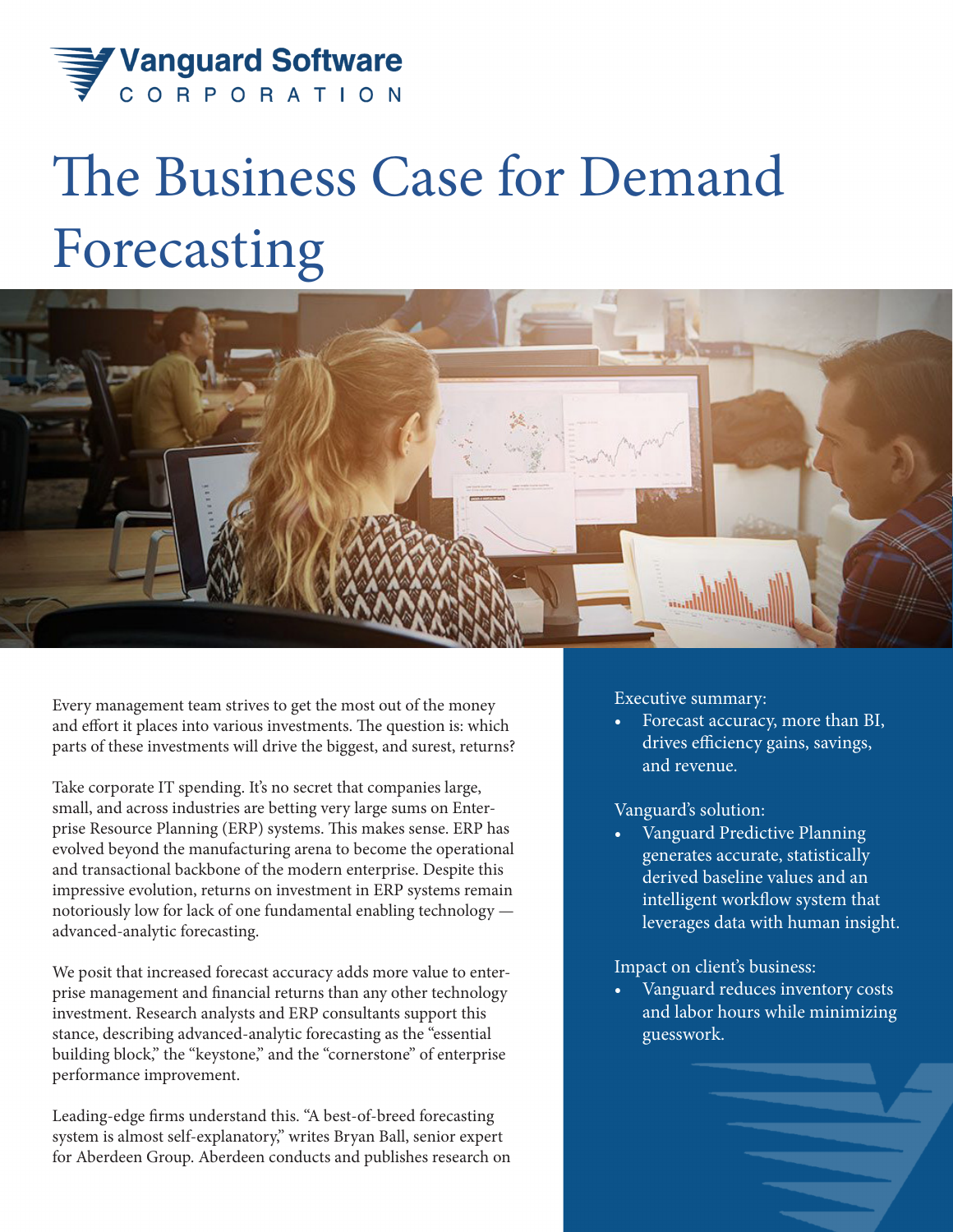supply-chain management and information technology. "It's no surprise that best-in-class enterprises start with the best (forecasting) tools they can find, whether as part of their ERP or best-of-breed." The underlying precept here is that among all possible IT investments, increased forecast accuracy is the single biggest (and surest) driver of direct savings, revenue, and total return on investment. Let's see how it plays out across three major functional areas: Operations, Finance, and Sales/Marketing.

### **Operations**

The largest returns and shortest payback horizons often follow forecasting investments in inventory and supplychain management. Winzer Corporation, an industrial parts supplier and Vanguard Software client, saw inventory drop last year by \$1 million, or about 10%, within just five months of implementation. Fill-rate stability meanwhile increased across all warehouses. And these results are modest.

Large inventory carriers such as distributors and make-to stock manufacturers reduce finished-goods inventory by 10 to 25% within nine months of forecast implementation. That's a lasting, cash transfer from safety stock to the bottom line. These same clients meanwhile maintain or boost customer service levels. That's direct revenue, goodwill, and savings from fewer stockouts, emergency orders, and error-related expenses.

For many clients, these returns dwarfed those earned from their investments in tier-1 ERP systems. The message? Forecast accuracy, more than BI, drives efficiency gains, savings, and revenue.

The same benefits are true in manufacturing and supply chain management, where returns come from optimized raw materials inventory, staffing, and equipment usage. We start with an exceptional sales (or demand) forecast and explode that back into all required components and resources. The result is streamlined supply-chain and fulfillment processes, lower operating costs, and improved customer service and profits.

Some ERP makers have embarked on the years-long process of building certain forecasting capabilities into their systems. Others are integrating third-party forecasting tools and systems. Of these tools and systems, only one complements advanced-analytic forecasting with state-of-the-art advanced workflow design. But that's another story.

The point is that the marketplace is slowly learning that ERP alone will not determine optimal service levels, safety stock, reorder points, and order quantities. Nor will it factor product and product-line profitability in ways that yield maximum efficiencies.

#### Finance

Let's switch from units to dollars. Take cash-flow forecasting. This is traditionally a time-consuming, error-prone, and manual process that happens either monthly or a few times a year. What happens when you cut that production and reporting time from weeks to minutes? Based on our experience (and depending on the size and complexity of the client), labor hours dedicated to forecasting drop by as much as 90% — a potentially huge return from an investment that is a fraction the size of an ERP outlay.

In terms of accuracy, the difference is night and day. That's because advanced-analytic forecasting combines seasonality, inflation, product-life-cycle effects, and statistically-tested assumptions. Hands down, this will generate a more accurate pro forma, cash-flow projection, and roll-up than is otherwise possible. Again, it starts with statistical-



1255 Crescent Green Cary, NC 27518 vanguardsw.com

Phone: 919-859-4101 Fax: 919-851-9457 Email: info@vanguardsw.com